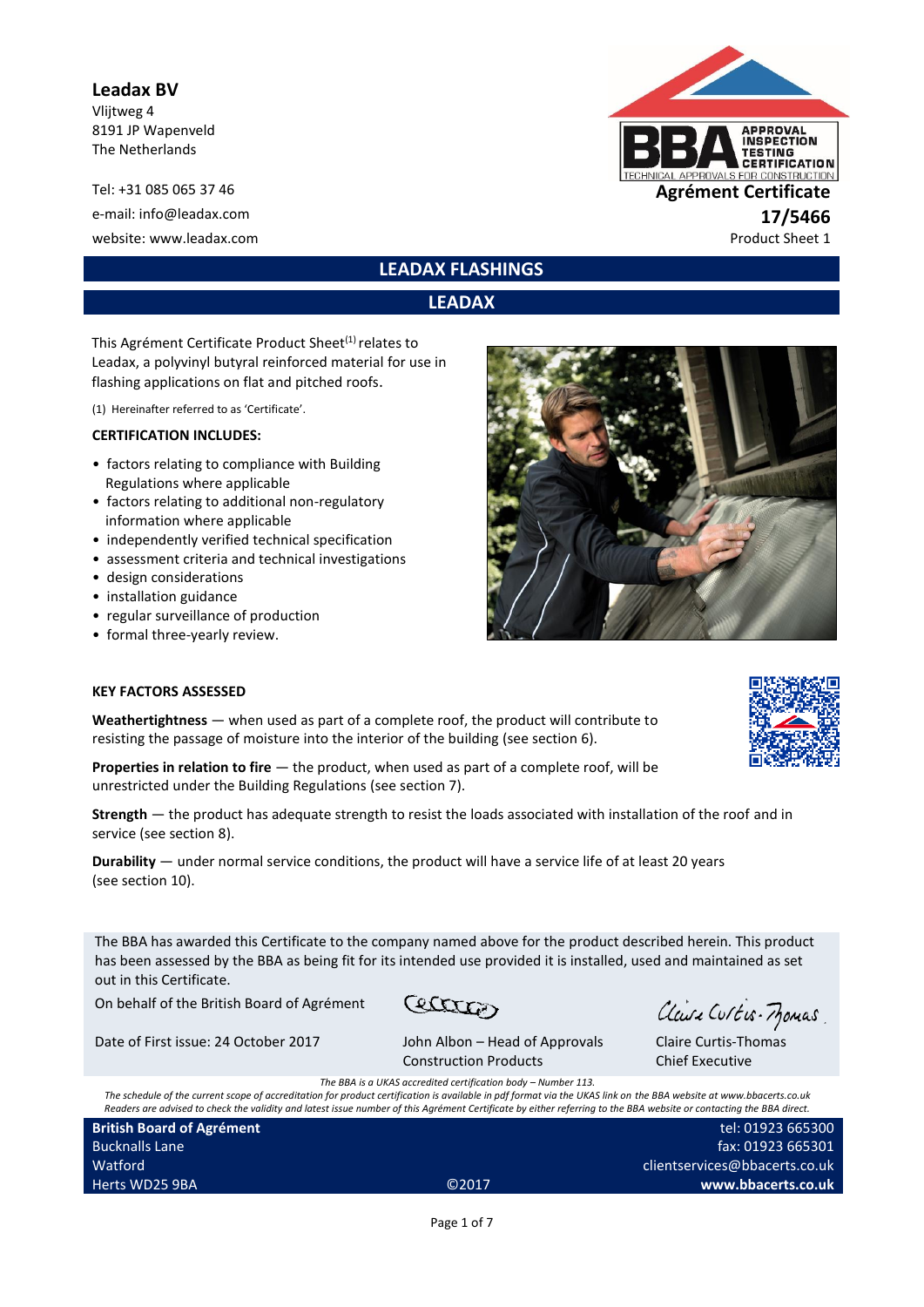# **Regulations**

In the opinion of the BBA, Leadax, if installed, used and maintained in accordance with this Certificate, can satisfy or contribute to satisfying the relevant requirements of the following Building Regulations (the presence of a UK map indicates that the subject is related to the Building Regulations in the region or regions of the UK depicted):

|                                             | The Building Regulations 2010 (England and Wales) (as amended) |                                                                                                                                                                                                                                                                                                                                    |  |
|---------------------------------------------|----------------------------------------------------------------|------------------------------------------------------------------------------------------------------------------------------------------------------------------------------------------------------------------------------------------------------------------------------------------------------------------------------------|--|
| <b>Requirement:</b><br>Comment:             | B4(2)                                                          | <b>External fire spread</b><br>The product, when used as part of a complete roof, will not affect the fire rating of the<br>roof construction. See section 7 of this Certificate.                                                                                                                                                  |  |
| <b>Requirement:</b><br>Comment:             | C2(b)                                                          | <b>Resistance to moisture</b><br>The product will contribute to a roof satisfying this Requirement. See section 6 of this<br>Certificate.                                                                                                                                                                                          |  |
| <b>Regulation:</b><br>Comment:              | $\overline{\mathbf{z}}$                                        | <b>Materials and workmanship</b><br>The product is acceptable. See section 10 and the Installation part of this Certificate.                                                                                                                                                                                                       |  |
|                                             |                                                                | The Building (Scotland) Regulations 2004 (as amended)                                                                                                                                                                                                                                                                              |  |
| <b>Regulation:</b><br>Comment:              | 8(1)(2)                                                        | Durability, workmanship and fitness of materials<br>The product can contribute to a construction satisfying the requirements of this<br>Regulation. See sections 9 and 10 and the Installation part of this Certificate.                                                                                                           |  |
| <b>Regulation:</b><br>Standard:<br>Comment: | 9<br>2.8                                                       | <b>Building standards applicable to construction</b><br>Spread from neighbouring buildings<br>The product can be regarded as having a low vulnerability, with reference to clause<br>2.8.1 <sup>(1)(2)</sup> of this Standard, and will not affect the fire rating of the roof construction. See<br>section 7 of this Certificate. |  |
| Standard:<br>Comment:                       | 3.10                                                           | Precipitation<br>The product will contribute to a roof satisfying clauses 3.10.1 $(1)(2)$ , 3.10.7 $(1)(2)$ and<br>3.10.8 <sup>(1)(2)</sup> of this Standard. See section 6 of this Certificate.                                                                                                                                   |  |
| Standard:<br>Comment:                       | 7.1(a)(b)                                                      | Statement of sustainability<br>The product can contribute to meeting the relevant requirements of Regulation 9,<br>Standards 1 to 6 and therefore will contribute to a construction meeting a bronze level<br>of sustainability as defined in this Standard.                                                                       |  |
| <b>Regulation:</b><br>Comment:              | 12                                                             | <b>Building standards applicable to conversions</b><br>Comments in relation to the product under Regulation 9, Standards 1 to 6 also apply to<br>this Regulation, with reference to clause 0.12.1 $(1)(2)$ and Schedule 6 $(1)(2)$ .<br>(1) Technical Handbook (Domestic).                                                         |  |
|                                             |                                                                | (2) Technical Handbook (Non-Domestic).<br>The Building Regulations (Northern Ireland) 2012 (as amended)                                                                                                                                                                                                                            |  |
| <b>Regulation:</b><br>Comment:              | 23(a)(i)<br>(iii)(b)(i)                                        | <b>Fitness of materials and workmanship</b><br>The product is acceptable. See section 10 and the Installation part of this Certificate.                                                                                                                                                                                            |  |
| <b>Regulation:</b><br>Comment:              | 28(b)                                                          | Resistance to moisture and weather<br>The product will contribute to a roof satisfying this Regulation. See section 6 of this<br>Certificate.                                                                                                                                                                                      |  |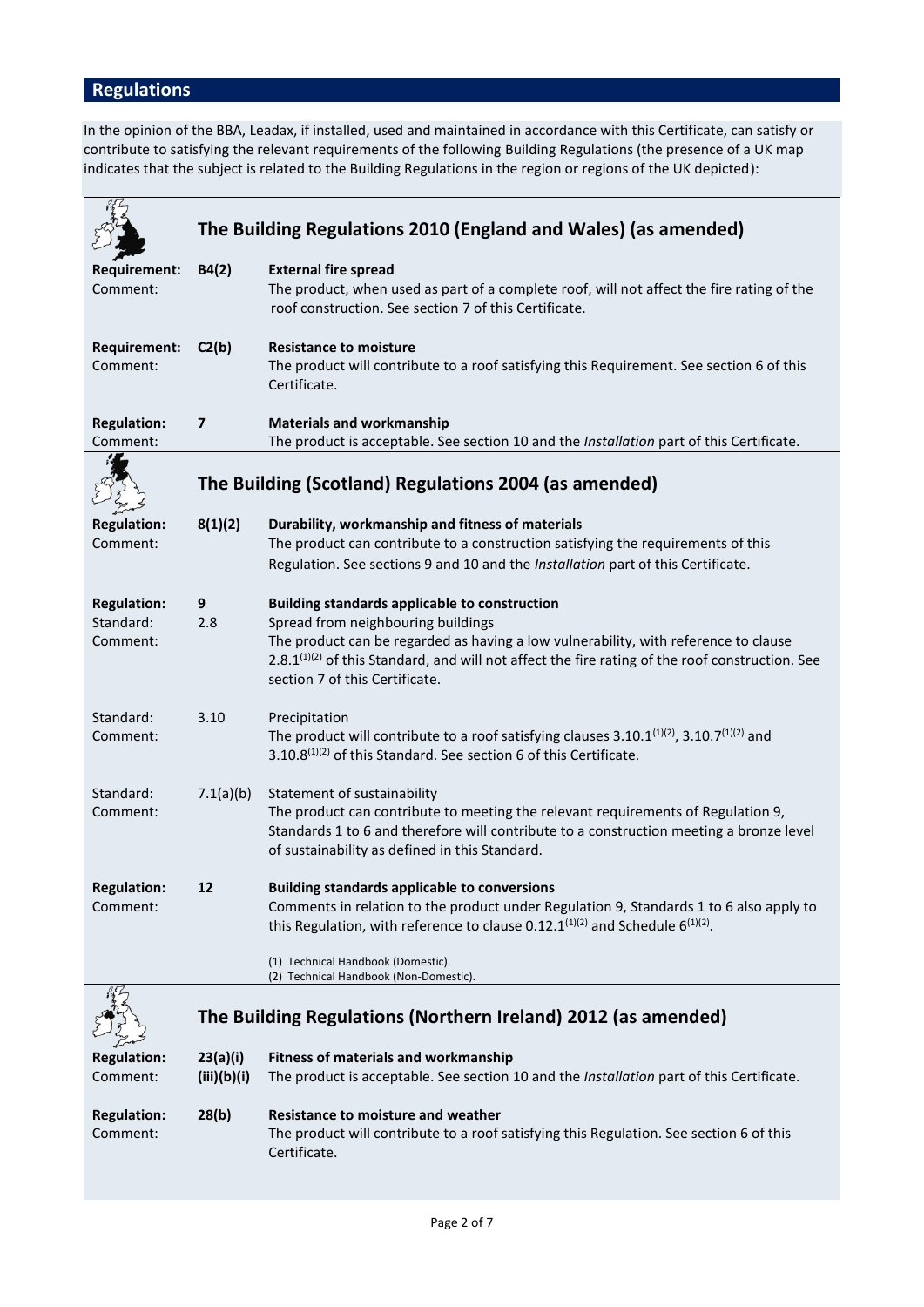| <b>Regulation:</b> | 36(b) | <b>External fire spread</b>                                                               |
|--------------------|-------|-------------------------------------------------------------------------------------------|
| Comment:           |       | The product, when used as part of a complete roof, will not affect the fire rating of the |
|                    |       | roof construction. See section 7 of this Certificate.                                     |

# **Construction (Design and Management) Regulations 2015 Construction (Design and Management) Regulations (Northern Ireland) 2016**

Information in this Certificate may assist the client, designer (including Principal Designer) and contractor (including Principal Contractor) to address their obligations under these Regulations.

See sections: 1 *Description* (1.2) and 11 *General* (11.2) of this Certificate.

### **Additional Information**

## **NHBC Standards 2017**

In the opinion of the BBA, Leadax, if installed, used and maintained in accordance with this Certificate, can satisfy or contribute to satisfying the relevant requirements in relation to *NHBC Standards*, Chapters 6.8 *Fireplaces, chimneys and flues* and 7.2 *Pitched roofs.*

### **Technical Specification**

#### **1 Description**

1.1 Leadax is a polyvinyl butyral (PVB) based flashing material with an aluminium mesh reinforcement.

1.2 The flashing has a thickness of 3.0 mm with a weight per unit area of 3.85 kg·m<sup>-2</sup> and is manufactured to the dimensions given in Table 1. The product is available in lead grey, black and copper colours.

#### *Table 1 Product dimensions*

| Width (mm) | Length (m) | Roll weight (kg) |
|------------|------------|------------------|
| 150        | 6          | 3.5              |
| 200        | 6          | 4.6              |
| 250        | 6          | 5.8              |
| 300        | 6          | 7.0              |
| 330        | 6          | 7.7              |
| 400        | 6          | 9.2              |
| 450        | 6          | 10.4             |
| 500        | 6          | 11.5             |
| 600        | 6          | 13.9             |
| 1000       | 6          | 23.1             |

1.3 The following items are available for use with the product:

- Leadax Sealant for use in joints and sealing to the substrate
- Leadax Clips for use in fixing into chased pointing joints
- **Leadax Roller**  $-$  **for moulding the product and pressing down the seams**
- Leadax Scissors for cutting the product.

### **2 Manufacture**

2.1 The product is manufactured by coating both sides of a reinforced aluminium mesh with extruded PVB compound.

2.2 As part of the assessment and ongoing surveillance of product quality, the BBA has:

• agreed with the manufacturer the quality control procedures and product testing to be undertaken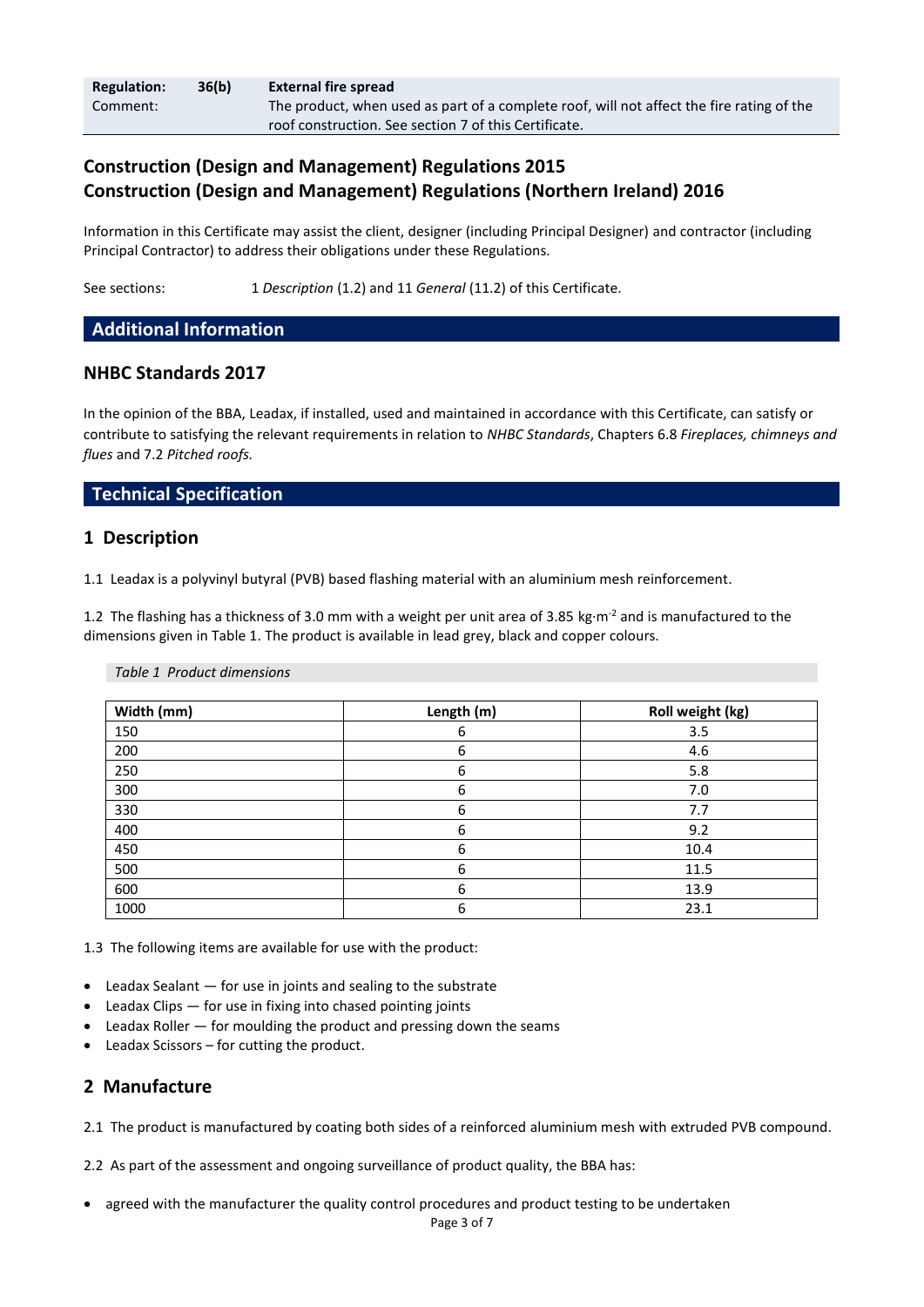- assessed and agreed the quality control operated over batches of incoming materials
- monitored the production process and verified that it is in accordance with the documented process
- evaluated the process for management of nonconformities
- checked that equipment has been properly tested and calibrated
- undertaken to carry out the above measures on a regular basis through a surveillance process, to verify that the specifications and quality control operated by the manufacturer are being maintained.

2.3 The management system of the manufacturer has been assessed and registered as meeting the requirements of BS EN ISO 9001 : 2015 by Kiwa Nederland B.V (Certificate KSC-K55806/03).

# **3 Delivery and site handling**

3.1 The product is distributed sealed in plastic film on pallets marked with the size, a wrapper with installation instructions and the BBA logo incorporating the number of this Certificate.

3.2 The product should be stored upright, on a smooth, clean, dry surface, under cover and protected from sunlight.

# **Assessment and Technical Investigations**

The following is a summary of the assessment and technical investigations carried out on Leadax.

#### **Design Considerations**

#### **4 Use**

4.1 Leadax, when used and installed in accordance with BS 5534 : 2014, BS 6229 : 2003, BS 8000-0 : 2014 and BS 8000-6 : 2013, is satisfactory for use in flashing applications such as abutments, stepped flashings, chimneys and dormers to provide a weatherproof junction.

4.2 Flat roofs are defined for the purposes of this Certificate as those having a minimum finished fall of 1:80. Pitched roofs are defined as those having falls in excess of 1:6.

4.3 Limited access roofs are defined as those subjected only to pedestrian traffic for maintenance of the roof covering and cleaning of gutters etc.

# **5 Practicability of installation**

The product can be installed readily by roofing contractors experienced with this type of product.

### **6 Weathertightness**



Leadax, when incorporated into a roofing system designed and installed in accordance with conventional good practice, will adequately resist the passage of moisture to the interior of the building and so contribute to the roof satisfying the requirements of the national Building Regulations.

# **7 Properties in relation to fire**



7.1 Samples of Leadax, when tested in accordance with BS 467-3 : 2004, achieved an C rating for surface spread of flame.

7.2 In the opinion of the BBA, the product therefore achieves an AC rating or low vulnerability as defined in the national Building Regulations.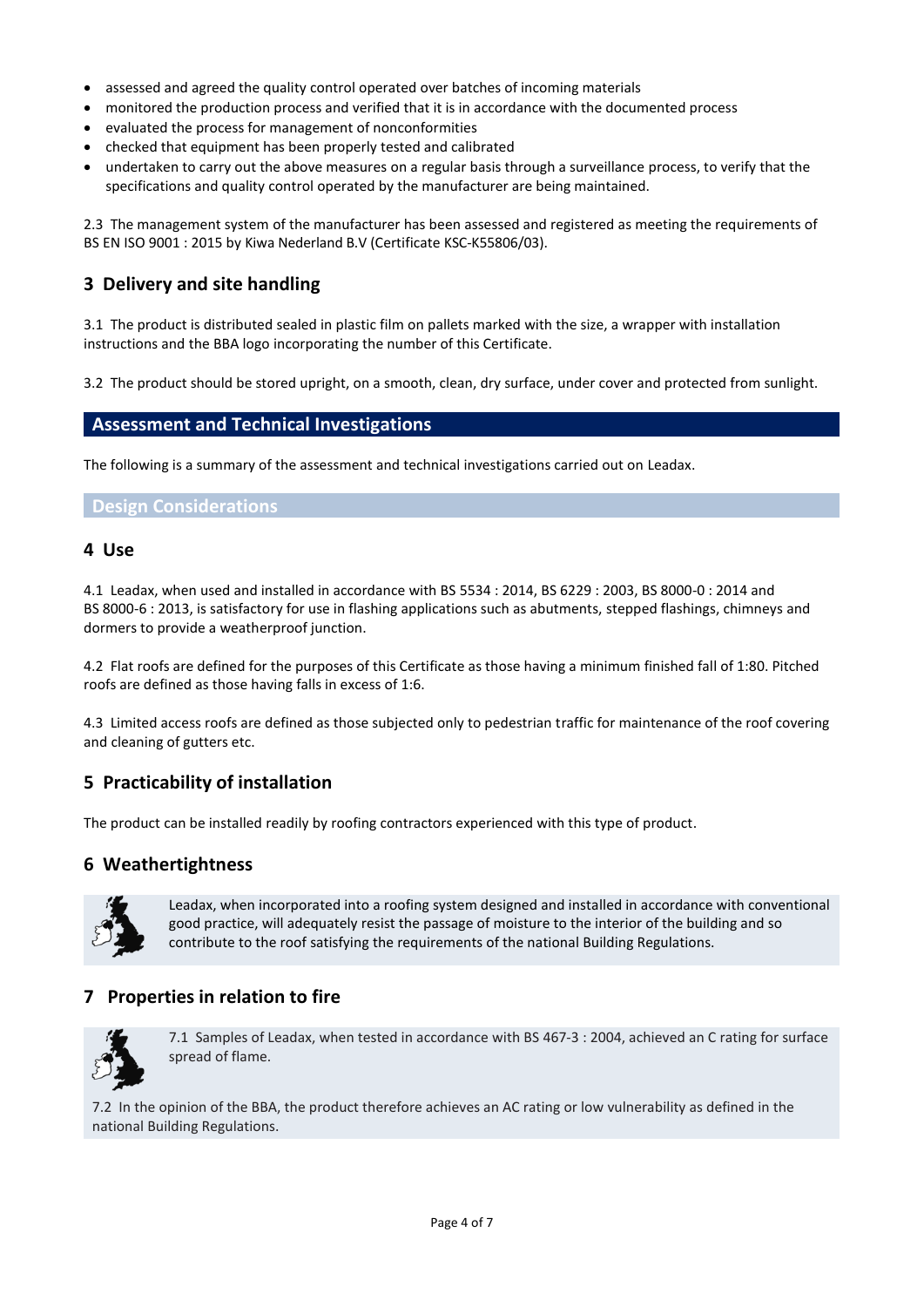# **8 Strength**

The product will resist the impacts associated with installation and use.

# **9 Maintenance**



There are no maintenance requirements, other than a regular visual check for damage. Damaged areas can be repaired, prior to completion of the roof covering, by following the Certificate holder's instructions.

# **10 Durability**



The product, when subjected to normal conditions of exposure and use, will have a service life of at least 20 years.

#### **Installation**

### **11 General**

11.1 Leadax must be installed and fixed in accordance with this Certificate, the Certificate holder's instructions and the relevant recommendations of BS 5534 : 2014, BS 6229 : 2003, BS 8000-0 : 2014 and BS 8000-6 : 2013.

11.2 The product is worked the same way as lead flashing by bossing around shapes or folding as required, but without the need for protective measures. It can be cut with a sharp knife or Leadax Scissors.

11.3 A minimum temperature of -20°C is required for cutting and folding. The product is more difficult to process at temperatures below 5˚C.

### **12 Procedure**

12.1 The product is fitted into the pointing gap by at least 30 mm and held in place with Leadax Fixing Clips. Lime mortar should be applied into the pointing gap to ensure the joint remains waterproof.

12.2 The product should cover upstands by at least 75 mm and be sealed to the substrate with a continuous bead of Leadax Sealant. The height of the upstand should be at least 150 mm.

12.3 Overlap joints between the product (minimum 60 mm) can be hot-air welded or sealed using Leadax Sealant.

12.4 The Leadax Roller is used to press down the welded seams and mould the product to the area where it has been applied.

### **13 Repair**

Damage to the product must be repaired prior to the installation of slates or tiles by patching and sealing the damaged areas. Care must be taken to ensure that the watertightness of the roof is maintained.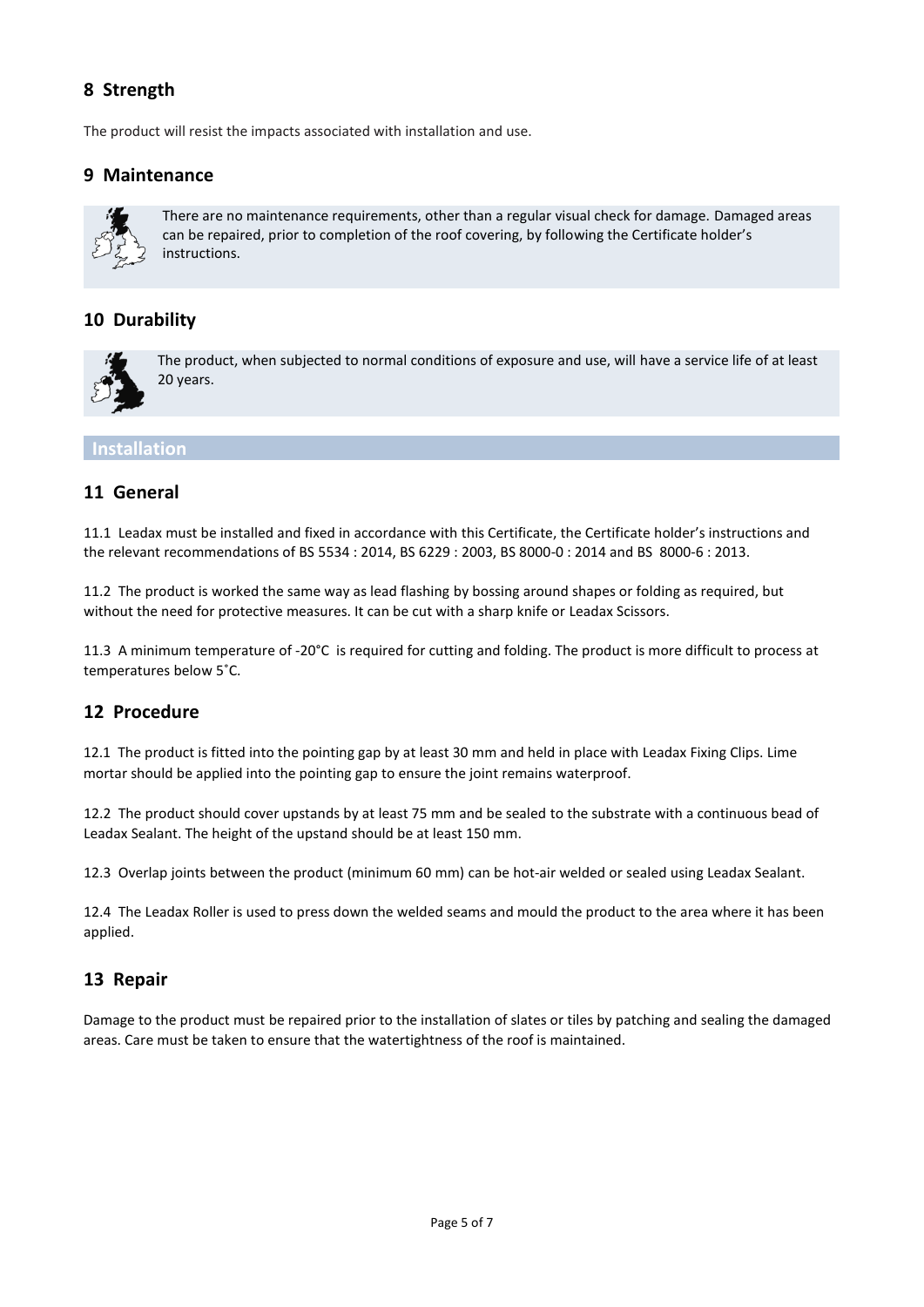# **14 Investigations**

14.1 An assessment was made of existing data relating to:

- dimensional checks
- weight per unit area
- resistance to tear
- dimensional stability
- resistance to water penetration
- water vapour transmission
- effect of heat ageing
- resistance to UV ageing
- effect of water exposure
- effect of exposure to milk of lime
- effect of exposure to bitumen
- effect of exposure to PVC
- resistance to impact (soft and hard substrates)
- resistance to static loading
- low temperature flexibility
- resistance to peel from support
- shear resistance of joints
- peel resistance of joints
- watertightness of joints.

14.2 The manufacturing process was evaluated, including the methods adopted for quality control, and details were obtained of the quality and composition of the materials used.

14.3 An assessment was made of results of a fire test in accordance with BS 476-3 : 2004.

### **Bibliography**

BS 476-3 : 2004 *Fire tests on building materials and structures — Classification and method of test for external fire exposure to roofs* 

BS 5534 : 2014 *Slating and tiling for pitched roofs and vertical cladding*  $-$  *Code of practice* 

BS 6229 : 2003 *Flat roofs with continuously supported coverings — Code of practice*

BS 8000-0 : 2014 *Workmanship on building sites — Introduction and general principles* BS 8000-6 : 2013 *Workmanship on building sites — Code of practice for slating and tiling of roofs and claddings* 

BS EN ISO 9001 : 2015 *Quality management systems — Requirements*